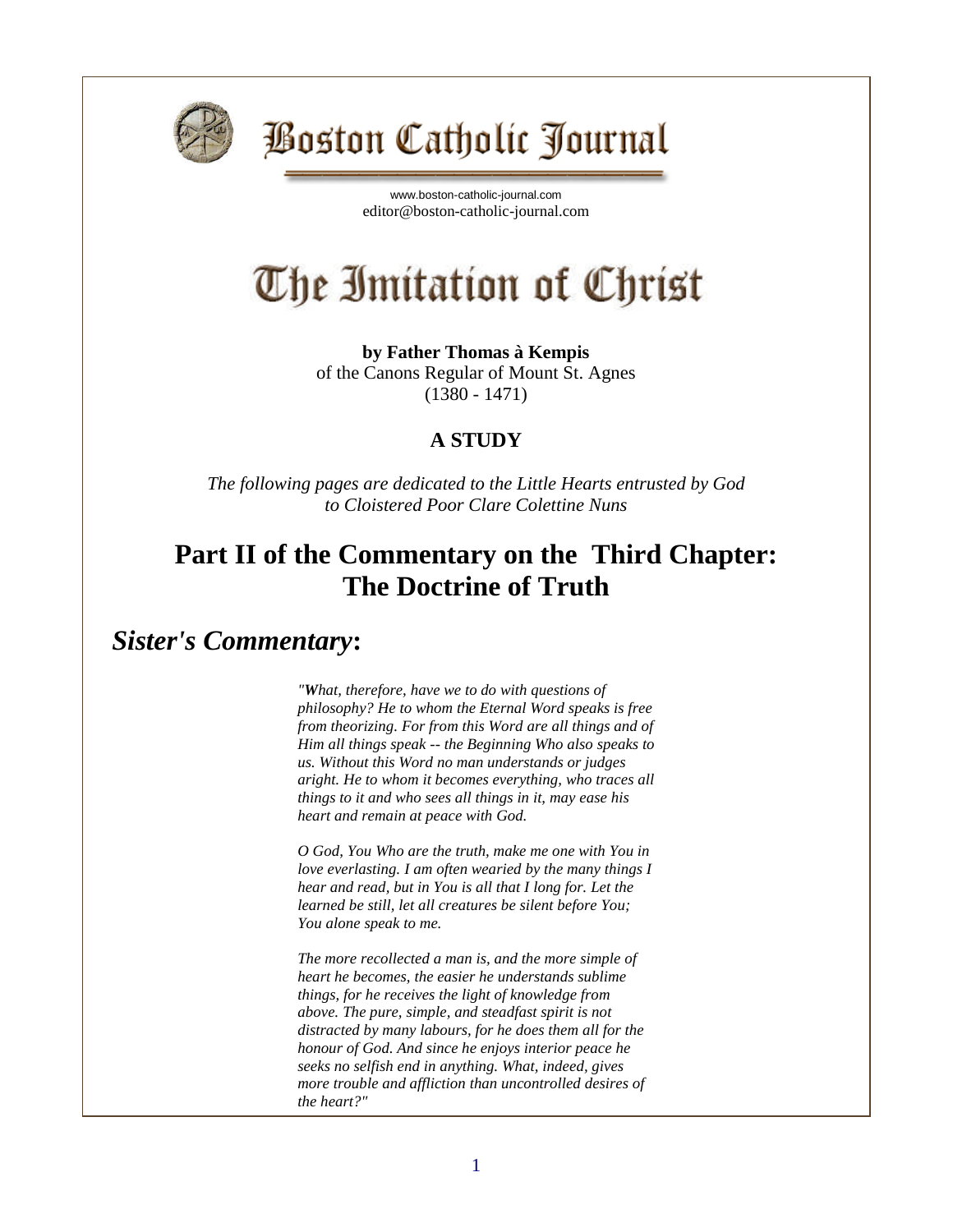**T**eaching is, or should be, the acceptance of a God-given charisma. It is a vocation from God given for the common good and the up building of others.

The writer of the Imitation is not saying that learning is to be despised! No! Rather, it is to be channeled and used for the good of others. Only when misused, when knowledge is sought purely for self indulgence or self-promotion, does it fall outside the province of Grace.

In an interesting note, St. Thomas Aquinas, one of the greatest philosophers and thinkers, one of the brightest men of all time --- whose writings fill vast volumes --- upon a mystical experience of Jesus Christ, returned from his cell saying that "all that I have written is as so much straw" before the immediate encounter with God Himself. His learning, his great treatises, his knowledge ... was "as nothing" before the unspeakable reality of God.

Is knowledge, then, to be despised? Not at all. But it must be placed in proper perspective.

"Knowledge" is inseparable from "the Good" --- although not all knowledge is good.

Quite a paradox, yes? What we mean by this is that our familiarity, our acquaintance with, everything that is good, necessarily implies our knowledge of it --- that is to say, our knowledge of the good which we apprehend, and our apprehension of the good which we can then say that we know. How can we be said to possess the good that is, say, modesty, without knowing what modesty is? If we cannot distinguish between modesty and immodesty, how can we be said to *know* either --- which is *knowing* the difference, and making a distinction between which is *good* and which is not good?

Not only is this the knowledge of what is good, but it is "good knowledge". Remember, we said that not all knowledge is good. To know what is holy, good and pleasing to God is why you are reading this very article, Little One, yes? Learning of such things and coming to know them is to our everlasting good, and we never regret what we have learned, what we have come to know. Indeed, much of it is necessary to us for our eternal salvation. We must "know" what is pleasing to God and what it is that the He wills for us. And this is always, always beneficial to us, in this life, and in the life to come. No possible harm, no evil whatever, can come from this knowledge. In this sense, it is "good knowledge". It benefits us. It is necessary to us.

But not so "all knowledge". This was, after all, the blandishment from the evil one who led our First Parents, Adam and Eve, to the Original, or first, Sin.

> *"And he commanded him, saying: Of every tree of paradise thou shalt eat: But of the tree of knowledge of good and evil, thou shalt not eat. For in what day soever thou shalt eat of it, thou shalt die the death." <sup>1</sup>*

*"Now the serpent was more subtle than any of the beasts of the earth which the Lord God made. And he said to the woman: Why hath*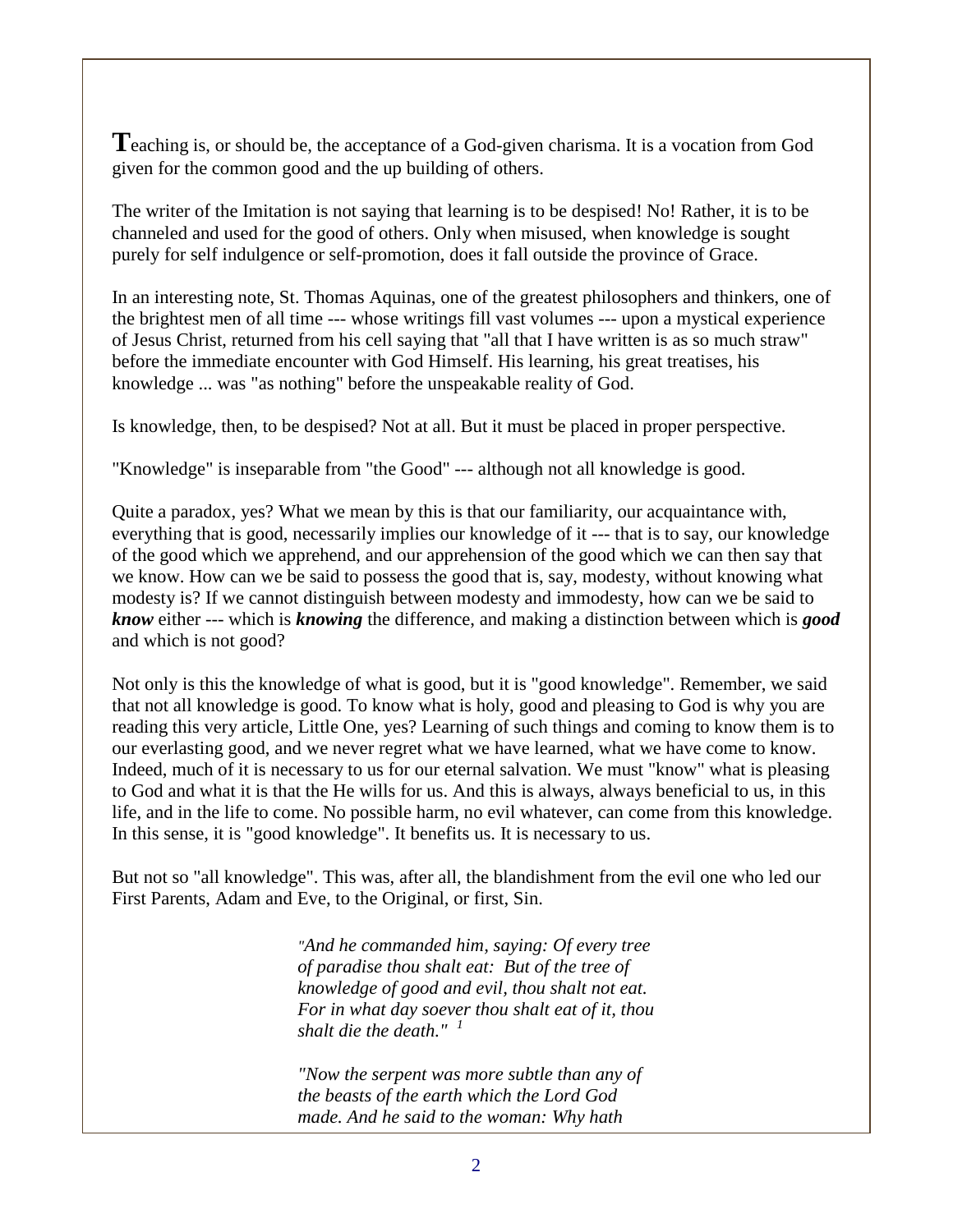*God commanded you, that you should not eat of every tree of paradise? And the woman answered him, saying: Of the fruit of the trees that are in paradise we do eat: But of the fruit of the tree which is in the midst of paradise, God hath commanded us that we should not eat; and that we should not touch it, lest perhaps we die. And the serpent said to the woman: No, you shall not die the death. For God doth know that in what day soever you shall eat thereof, your eyes shall be opened: and you shall be as Gods, knowing good and evil." <sup>2</sup>*

As Adam and Eve tragically discovered, through an act of disobedience, not "all knowledge" is good. Consider the narrative a moment: Adam and Eve chose to know good *AND EVIL*. How can they have "known" evil without "experiencing" evil? Can we "know" the color purple without *experiencing* it? I cannot, for I am color blind. I have never seen purple. However much you "describe" it to me, I can never "experience" it. Only upon "experiencing" the color purple will I "know" it. The same can be said of anything whatever. This is a benign example. Let us look at it more deeply. How am I to "know" "pain" or "suffering" unless I "experience it? Describe it to me as you will, if I had never known either, I would have no understanding --- no "knowledge" --- of what you were talking about. Only in experiencing it in my mind, my soul, my body, would I understand the words that you were using, and could be said to "know" that of which you speak.

This is too important to pass by lightly. We cannot stress this enough! Do you think "all knowledge" beneficial? Is "to know" the highest good? In our world of inflated "intellectuals", we would answer, "yes".

But that is because knowledge is not Wisdom, although we often confuse the two. Tell me ... how will you benefit from "knowing" --- through "experiencing" --- the stench of rotting flesh? Is this not "knowledge"? What of coming to experience and really "know" the procedure of an abortion --- seeing, witnessing helplessly, the violent struggle of a child in its mother's womb as it is systematically dismembered by a "physician"? This would be acquiring knowledge, yes? But like Adam and Eve we discover the reality to be quite different: we would that we had never experienced either. Such "knowledge, far from benefiting us, haunts us, fills us with either horror or revulsion, plagues our dreams and dogs our lives. How we would that we had never "experienced" and come to "know" either! This type of "bad knowledge", as it were, is the evil result of so much: the distrotion of the beauty of human sexuality through pornography whose degrading images are burned in passion into the minds and memories of our children, the teaching and promotion in our schools of homosexuality as "a legitimate and alternative life style" to the youngest students however it robs them of their innocence, the addiction of our children to drugs in order to "know" narcotic states of mind.

Clearly, "knowledge" is not, as the great Fathers of the Church put it, the *"summum bonum"*, the "highest good." Each of us in some way, indeed, in many ways, can attest to this.